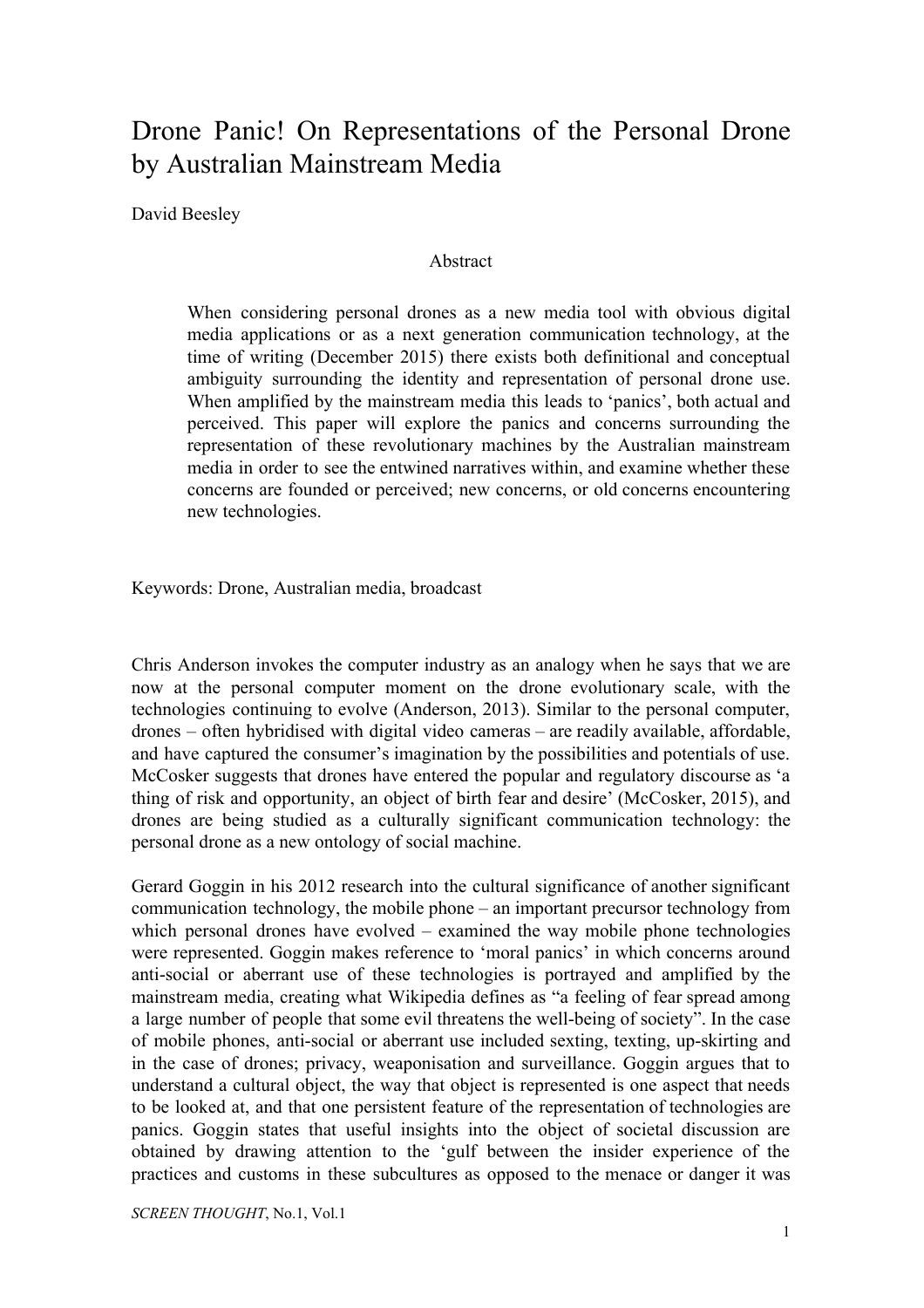thought to hold to others' (Goggin, 2006); or, the gulf between the actual and perceived. Peter Singer says drones are revolutionary technologies requiring us to think about the inconceivable (Singer, 2013) as we grapple with their rapid technological advance. The rapid pace of this evolution is one of the factors contributing to the definitional and conceptual ambiguity still surrounding drones, which is further magnified by the fact that for many – particularly in Western cultures – drones are still only a conceptual or non-experienced technology (Jablonowski, 2015). This means that drone technologies and their associated practitioner subcultures and the diverse contexts of use of these technologies often remain unknown, unacknowledged or non-experienced. This skews the incumbent narratives (Jablonowski, 2015) or memes (Rothstein, 2015) that are entwined with the representation of drones and conflicts with the identity and experience of personal drone technologies and practitioners – Goggin's gulf.

Representational and identity issues around drones abound and McCosker uses the lack of standard nomenclature across regulatory bodies, manufacturers and user organisations as an example of the competing conceptual terrain – or multiplicity of narratives – in which drones operate (McCosker, 2015). The media's representation of these technologies amplifies these memes or narratives by not being selective or specific with its choice of language. The use of the term 'drone' as a catch-all phrase (Friese, 2016) as opposed to preferred industry nomenclature such as UAV, RPAS blurs the function of the technology in question and muddies perceived concerns or panics with actual concerns.

The following article will look at representations of personal drone panics by Australian mainstream media as both examples of and contributing to the contested conceptual terrain, and will attempt to deconstruct some of the incumbent narratives of the dominant tropes in order to facilitate a fresh perspective. The main thematic issues behind drone panics can be grouped into four main tropes which are safety, privacy and survellance, and using drones for nefarious purpose.

Within all of these themes of concern are entwined ethical and regulatory narratives; questions around the moral nature of technology; and a mixture of both perceived as well as actual concerns, where perceived concerns are subjective, mutable and temporal; actual concerns being physical and tangible. By examining these panics using examples from the Australian mainstream media the author will attempt to tease out the concerns and incumbent narratives, memes and tropes and compare them to actuality, identity versus representation, to see whether they stand up to scrutiny, to explore the gulf between insider experience and representation to see if on occasion they converge.

### SAFETY PANICS

Safety panics are neither new nor constrained to only drone technologies. The laws of physics dictate that safety concerns are quite genuine, with obvious panics about drones crashing into the ground or drones crashing into another object whilst in the air. Safety panics are an actual physical issue whereas other categories of panics could be deemed perceptual or subjective.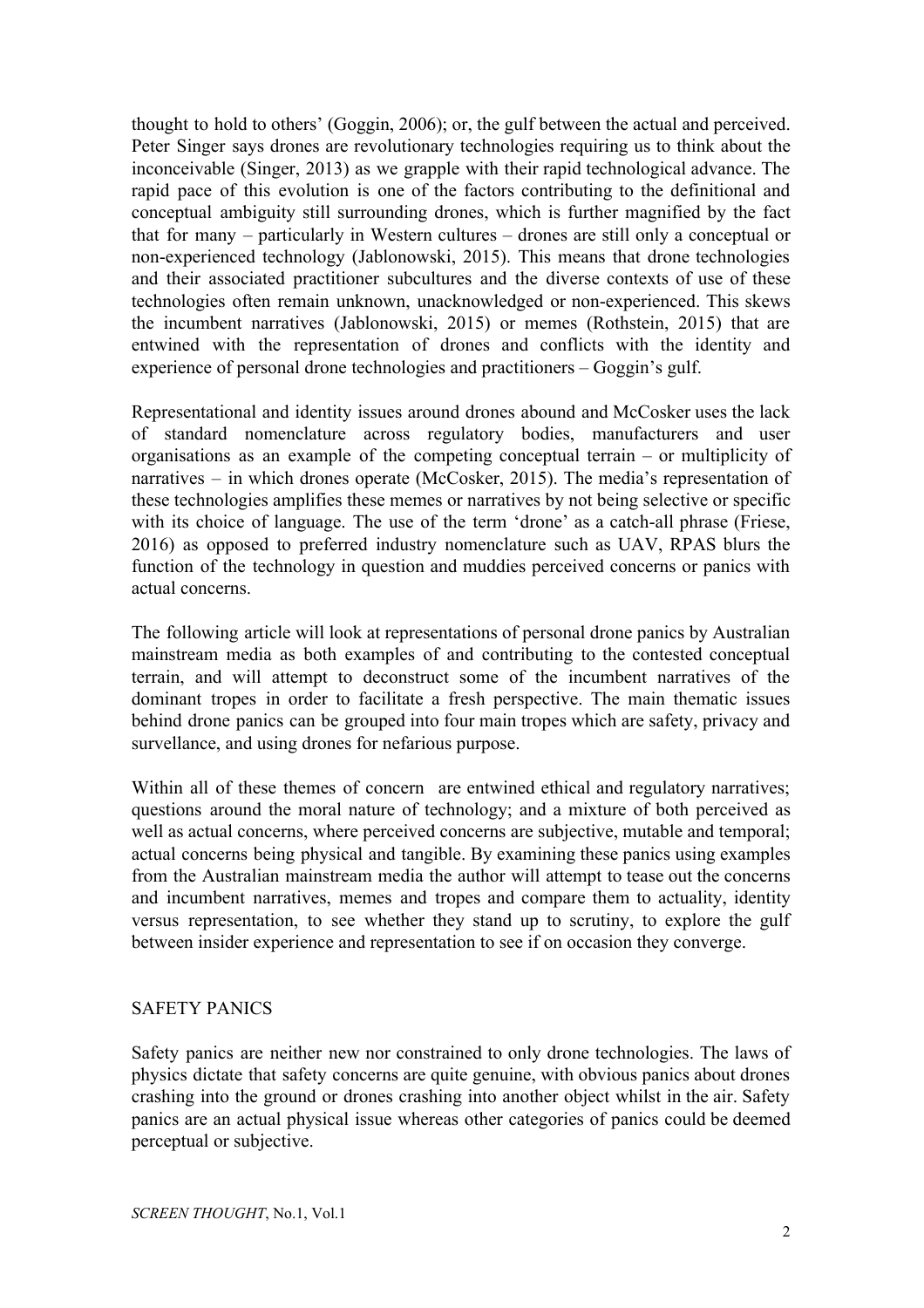The prime concern behind safety panics, whereby Newtonian laws of physics dictate that what goes up must come down, is the concern surrounding injury or damage caused to persons or objects on the ground due to a falling drone. The common cause being techno-failure or mechanical fault, and 'accounts of drone technology failure are common and reflected in sensationalist headlines' (McCosker, 2015)

The comparitively restrained headline from the Australian Broadcast Corporation (ABC) of 'triathelete injured as drone filming race falls to ground' (ABC News, 2014a) gives an accurate synopsis of the content of the story in which a West Australian triathlete competitor was allegedly hit by a drone, possibly a DJI 'Flame Wheel' F550. Some initial conflicting accounts were reported as to whether the victim was actually struck, or was instead just startled by the drone and fell. The operator engaged to cover the event is at least in breach of CASA's 30-meter buffer guidelines as stated in current regulations pertaining to the use of unmanned aerial vehicles (UAV's) – or their preferred term of Remotely Piloted Aircraft Systems (RPAS) – and possibly in breach of CASA regulations prohibiting the undertaking of commercial operation without a licence. In this instance the drone operator initially queried whether the falling drone actually struck the competitor, before then claiming he was "hacked". Technically hacking the control link to a drone is possible, however due to the sophisticated technology required compounded by the fact that the drone was operating in geographically remote Geraldton in Western Australia, the hacking scenario is highly unlikely, and this excuse and the sensationalist media coverage accompanying it was the subject of much scorn and ridicule across online drone culture forums closely following the unfolding story (Buscemi, 2014). In an attempt to avoid personal responsibility, liability and as a distraction from the clear breeches of current CASA regulations the operator tries to substitute uncertainty and nefarious use panics – the trope of drones being hijacked by anonymous hackers, another powerful meme that resonates with the mass media, in an opportunistic attempt to deflect from his responsibility and contribution to the incident. Interestingly, this approach actually worked, with alleged interference from the race timing systems interfering with the drone control link being found as the cause for this incident, rather than the more colourful hacker-based defense.

In a follow-up to the April story with the headline 'Drone operator fined after UAV crashed into Geraldton triathlete' (ABC News, 2014b) the Commonwealth Director of Public Prosecutions chose not to proceed with a charge against the operator issuing a statement that "… The evidence indicated that the cause of the incident was not the actions of the operator but rather radio interference to the UAV [Unmanned Aerial Vehicle] caused by the event's timing device ..." and the matter handed over to CASA. CASA fined the operator \$1,700 for flying the drone within 30 metres of people but interestingly chose not to pursue the matter of operating the drone for commercial gain without a licence. This example raises the issue of personal responsibility of the pilot, who should be factoring techno-failure into risk assessments and risk mitigation strategies underpinning appropriate choice of location for safe operation of a drone, especially as he experienced and reported similar techno-failure phenomena on earlier flights that same day. This particular incident doesn't reflect so much the regulatory challenges faced when attempting to integrate unmanned aerial systems into controlled airspace, but does serve as an example of the drone panic arising caused by legislative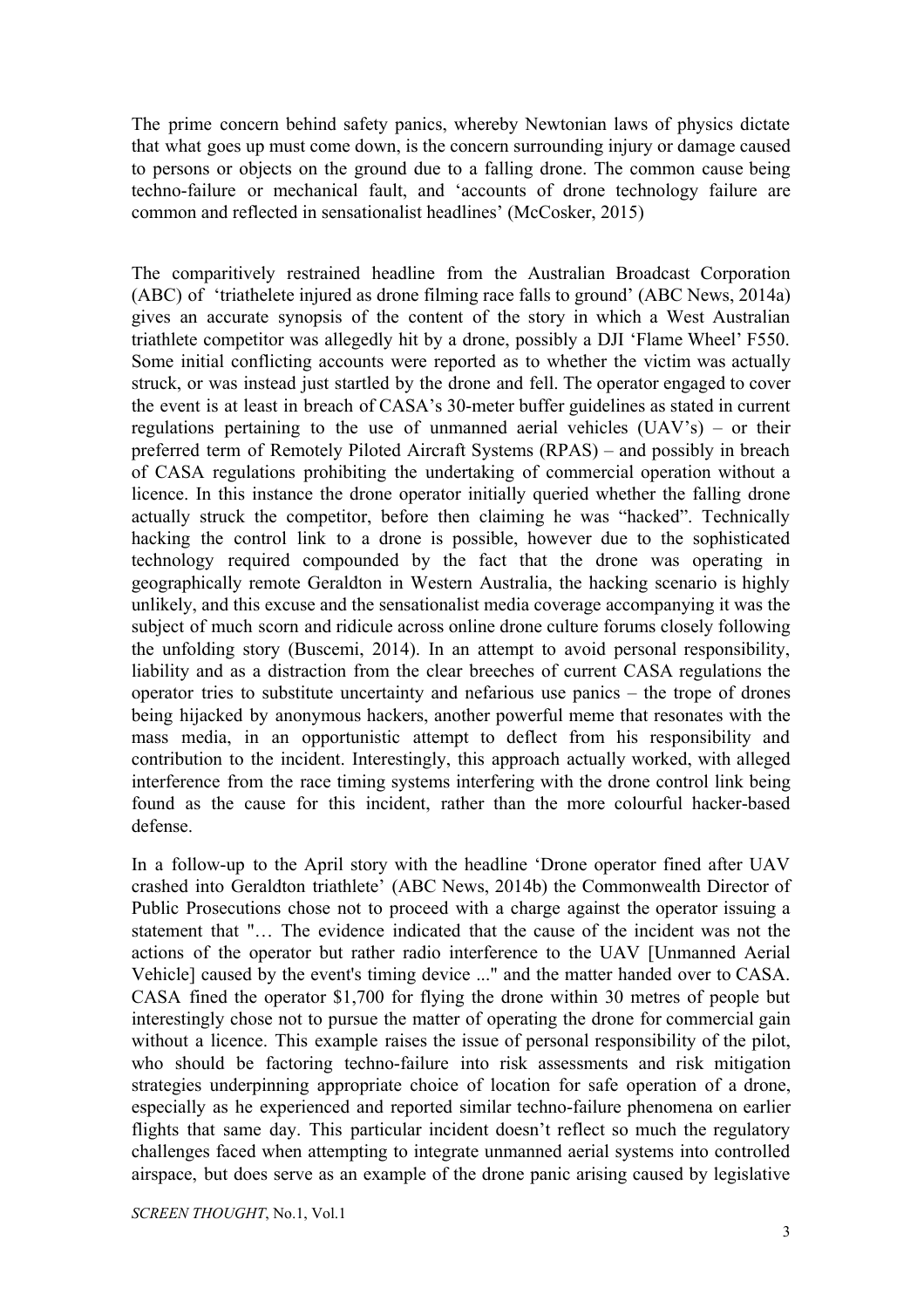and regulatory inconsistency in the application of current rules and guidelines, the gulf between perception and experience, amplified by media coverage. The fact that the perceived trope of the drone being jammed was found plausible in this scenario again reinforces the lack of experiential understanding of these technologies by authorities.

The second category of safety panic involves the risks and concerns of sharing air space with drones, specifically sharing airspace with unmanned vehicles, and the challenge of controlling increasingly crowded airspace to avoid the possibility of collision – the fear of drones crashing into other objects such as a plane or another drone whilst airborne. These panics are again amplified by the mainstream media with many sensationalist headlines reporting on such incidents and near-misses – usually involving drones and large commercial passenger aircraft on their landing approach or during take-off. These stories and headlines spike annually around the festive season with predictions of thousands more drones taking to the skies (News.com, 2015) (SBS News, 2014), and there are also regular reports of close calls and near misses between manned aircraft and unmanned drones in controlled airspace, however to date no actual collisions (ABC News, 2014).

Newtonian laws of physics suggest safety concerns in regards to small unmanned aerial vehicles are legitimate, and risk assessment research to date (Clothier) has recommended the segregation of drones by weight, with the lighter craft deemed to pose significantly less risk from a kinetic energy perspective. In Australia, CASA has been taking a pragmatic stance proposing new regulation that segregates drones by weight class, with drones under 2kg essentially being deregulated and bound by common sense rules of keeping them below a certain height (400 feet), at least 30m away from persons or buildings not involved with the flight operation, within visual line of sight during daylight hours and not to be operated over populous areas or closer than 5km to an airport (Civil Aviation Safety Regulations 1998 (Cth) reg 101.2). The amended regulations are yet to be enacted, and current regulations still state that to operate a drone for commercial purposes requires CASA certification by obtaining a Remotely Piloted Aircraft Operators Certificate. Despite these measures, steps taken so far by aviation authorities to define the boundaries of usage and operation for drones still raises concerns and provokes debate about the kinds of experiences that are enfolded into the terms of those regulations (McCosker, 2015)*.*

I am undertaking longitudinal ethnographic research into the personal drone community of practice based in Melbourne, Australia, and the following excerpt from a field interview with a research participant referred to as the name 'Rich', serves to illustrate the prevailing attitude regarding the current regulatory framework applicable to drones from within this fledgling community;

'I think the current regulations is antiquated, it's old, it's out-dated. Um, back then six months ago, drones were never really heard of, or two-fifty fliers, quads in general, and so the laws are slow to catch-up. But you see in other countries trying to change and trying to sort of move along with the times, and I think it'll head along that way, but I think that it's just going to take time and persistence.' (Richard R. 2015, pers. comm. 25 April)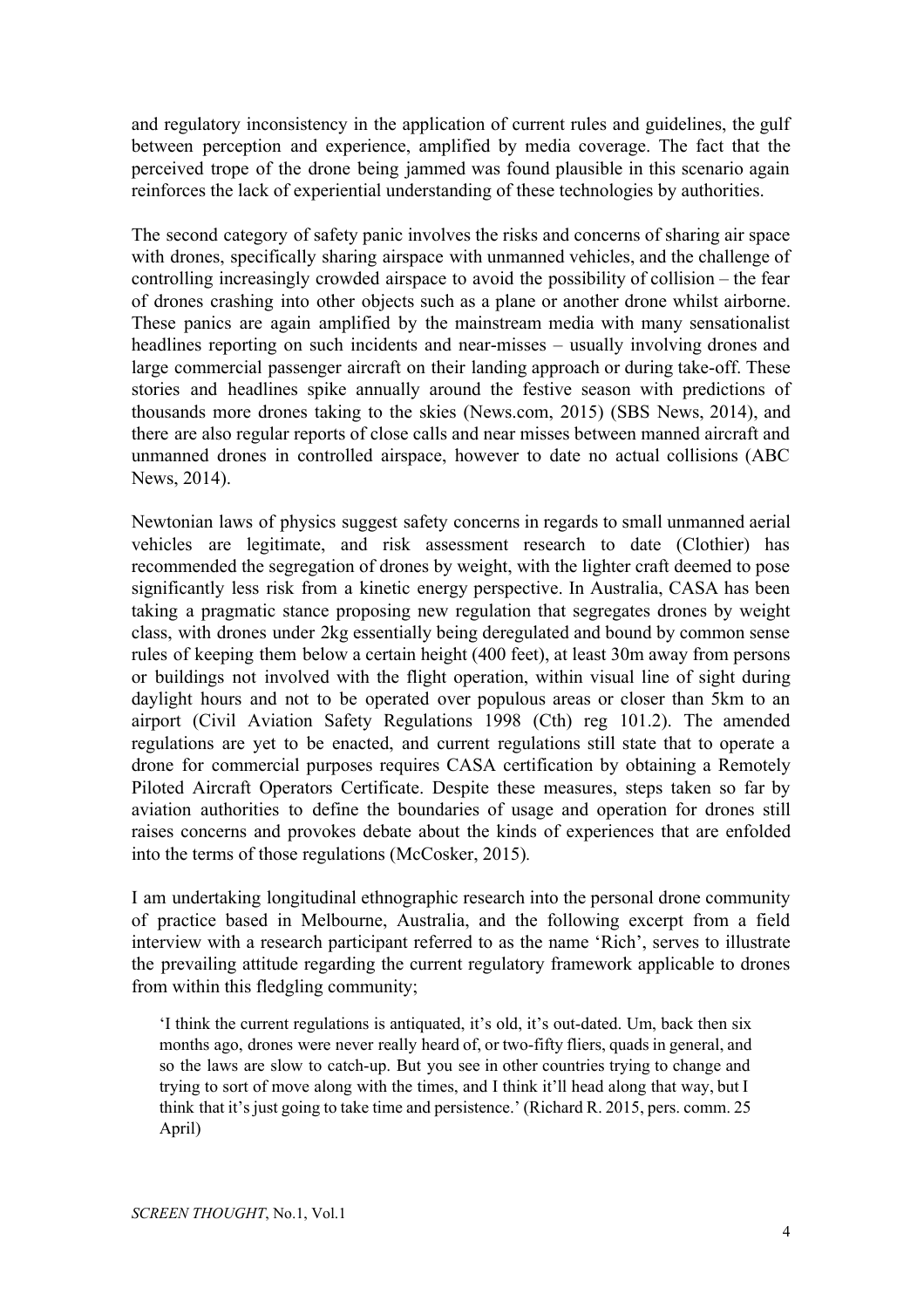The drone community are acutely aware of these safety panics and are taking active steps to mitigate risks associated with falling drones through a combination of regulation, training, awareness and advances in technology. Techno-failure is perceived by both practitioners and the mainstream media as an actual concern, a rare instance where the gulf between insider experience and the menace or danger it holds to others, converges. In response, manufacturers are using geo-fencing techniques to 'hard wire' no-fly zones into the actual on-board autopilots, such as preventing operation within 5km of an airport or other sensitive sites (for example, in China the designation of Tiananmen Square as a DJI geo-fenced no-fly zone). To reduce the potential kinetic damage caused by falling drones, manufacturers are constructing drones out of frangible components and making use of materials such as EPO or EPP, both types of light-weight yet durable polystyrene foam. Attempts of techno-redundancy are also being explored, with drones maintaining the ability to remain airborne even after losing one or more engines; equipping drones with parachutes as a fail-safe; greater use of prop guards or engine cut-outs to reduce injury through rotor strike; return to home feature if control link lost; automatic emergency landing when batteries reach reserve levels; greater situational awareness and sense-and-avoid technology using real-time onboard image analysis in development; miniaturisation of transponder technologies to 'announce' or broadcast the presence of drones to both other aircraft and air traffic control; and finally regulatory restrictions around both weight classes and the commercial use of drones.

The personal drone community of practice is essentially a self-regulating body and fully cognisant that public perception – positive public perception – is critical to their future and as such safe and responsible operation of drones is paramount with the onus of responsibility and liability firmly resting with the pilot. There is consensus within the drone community that a falling or runaway drone is not a good thing, even if the motivation is as self-interested as protecting an expensive piece of sophisticated hardware as opposed to any more altruistic motivation such as protecting the general public or protecting the reputation of a fledgling community that is actively avoiding negative PR in an attempt to control their own narrative.

#### PRIVACY AND SURVEILLANCE PANICS

Commercial, off-the-shelf personal drones hybridised with small form-factor digital cameras or other sensors are being used for an increasing range of applications both intended and unintended by their original designers, with new applications of use continuing to emerge. Research is being undertaken that examines 'the regulatory struggles that take aim at drones as unruly aerial objects with the capacity for privacy-invasive imaging' (McCosker, 2015) and even a cursory Internet search will reveal that there is a wealth of commentary in the media on drones and privacy concerns.

Panics around privacy have singled out drones for special attention. A 2014 House of Representatives Standing Committee on Social Policy and Legal Affairs report entitled Eyes in the Sky called for the Government to introduce new legislation to protect against privacy-invasive technologies, including remotely piloted aircraft (House of Representatives, 2014)*.* Dr Reece Clothier, president of the Australian Association of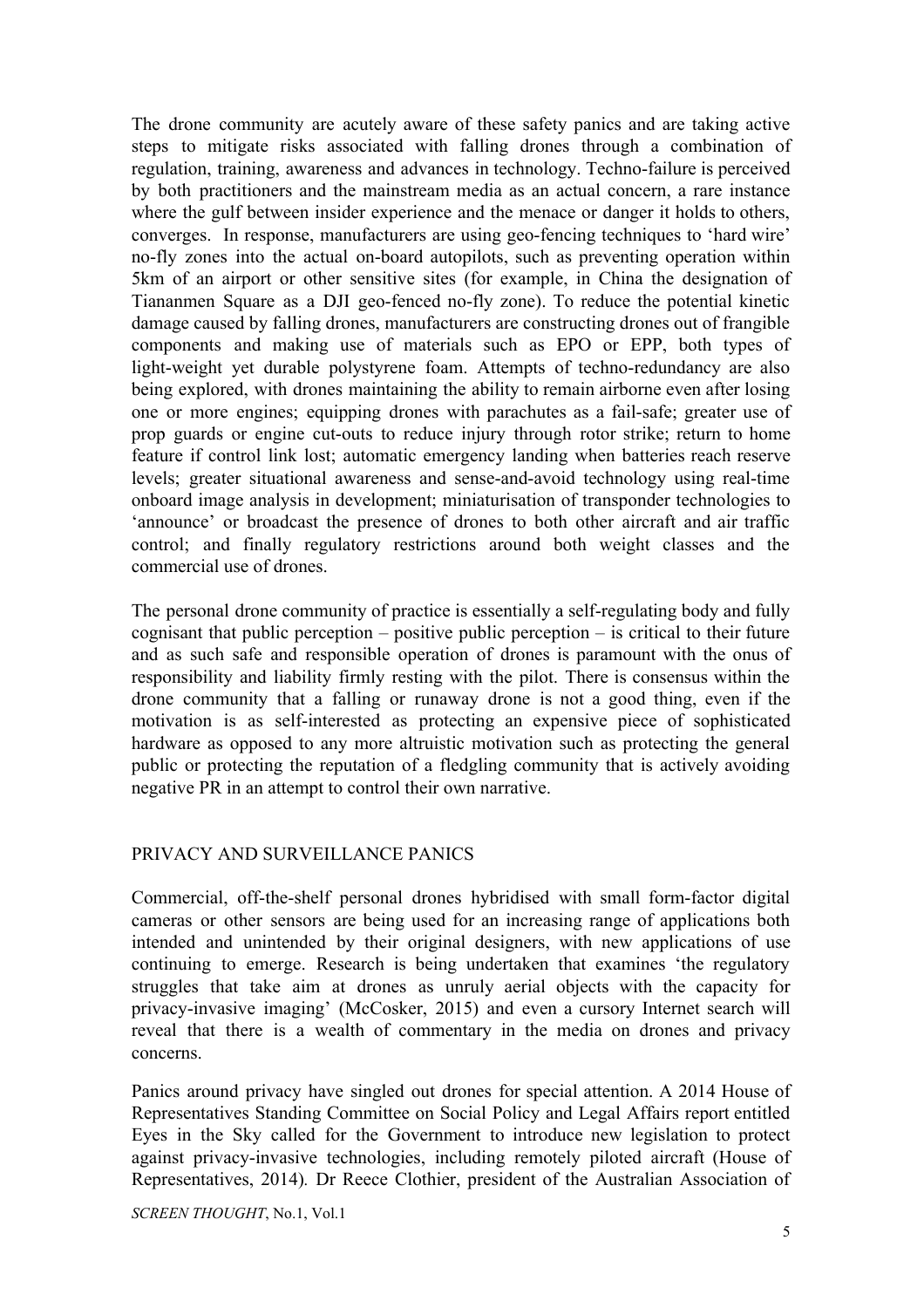Unmanned Systems (AAUS), argues that the lack of regulation protecting privacy is not just an issue specific to drones (Clothier, 2015) but many technologies ubiquitous to society such as the camera and microphone equipped smart phones, laptop and tablet devices; vehicle based dash cams, SatNavs and E-tags; geo-tagged photos with embedded date, location and time data; and next generation wearables such as Google Glass or the many biometric tracking devices such as Fitbits, all tracking and recording both location and other personal information. Recent media revelations about the role of government agencies and data collection and retention also put the drone threat into context. We already live in cities riddled with surveillance devices including ubiquitous security cameras, number plate and facial recognition technologies and persistent satellite vision, and willingly carry a GPS enabled smartphone announcing ones presence and location to nearby mobile phone towers in order to keep you connected. Perhaps Marshal McLuhan put it best when he inferred that there is no privacy in the global village (McLuhan & Powers, 1992).

Reece Clothier uses the following example regarding surveillance panics with the headline 'Mt Martha woman snapped sunbaking in g-string by real estate drone' (Hearld Sun, 2014a) whereby a real estate agency taking aerial photographs to be used on an Estate Board advertising a property inadvertently captured a neighbour sun baking in an adjacent property. The offending billboard was removed as soon as the accidental inclusion was reported, and again sparked debate on the use of camera equipped drones and whether aerial photographers have an obligation to advise persons or householders nearby who may be affected.

In addition to concerns around privacy, the moral panics around drones and surveillance have obvious roots in the military application of drone technologies, from the 'tropes of military drone vision and the sense of weaponised sight' (McCosker, 2015) and with the media etching images into the drone meme of grainy night vision footage of the view-from-above of an object exploding in the kill box surrounded by clinical telemetry controlled by anonymous pilots on another continent – this is a vastly different scenario to the realm of consumer drones equipped with a wide angle lens camera capturing pre-programmed 'dronies' via a mobile-phone 'app', using face detection and real time image tracking to keep the subject in shot (Neurala Inc, 2016), tracking GPS tags to film action sport activities (Soloshot, 2016). or building virtual 3D models of real terrain and buildings from drone acquired imagery and cloud based software processing (Pix4D, 2016).

When is surveillance not surveillance? Perception – fed by media depictions – is key, as recently there have been media reports re-contextualising the notion of drone surveillance as a positive thing, especially if the drones are depicted as being equipped with 'sensors' as opposed to cameras. Multi-spectral sensors looking into the ultra violet and infrared ends of the spectrum, thermal sensors and LIDAR – a surveying technology that measures distance by illuminating a target with a laser – don't raise the same panics as mere optical cameras, and conversely are depicted in a positive manner when associated with a range of 'good' applications from crop *monitoring*, asset *inspection*, *mapping* and *surveying*. The term *surveillance* is represented in panics as bad or a negative applications of drone technologies, whereas monitoring, inspecting, detection or surveying are perceived as good or positive applications highlighting what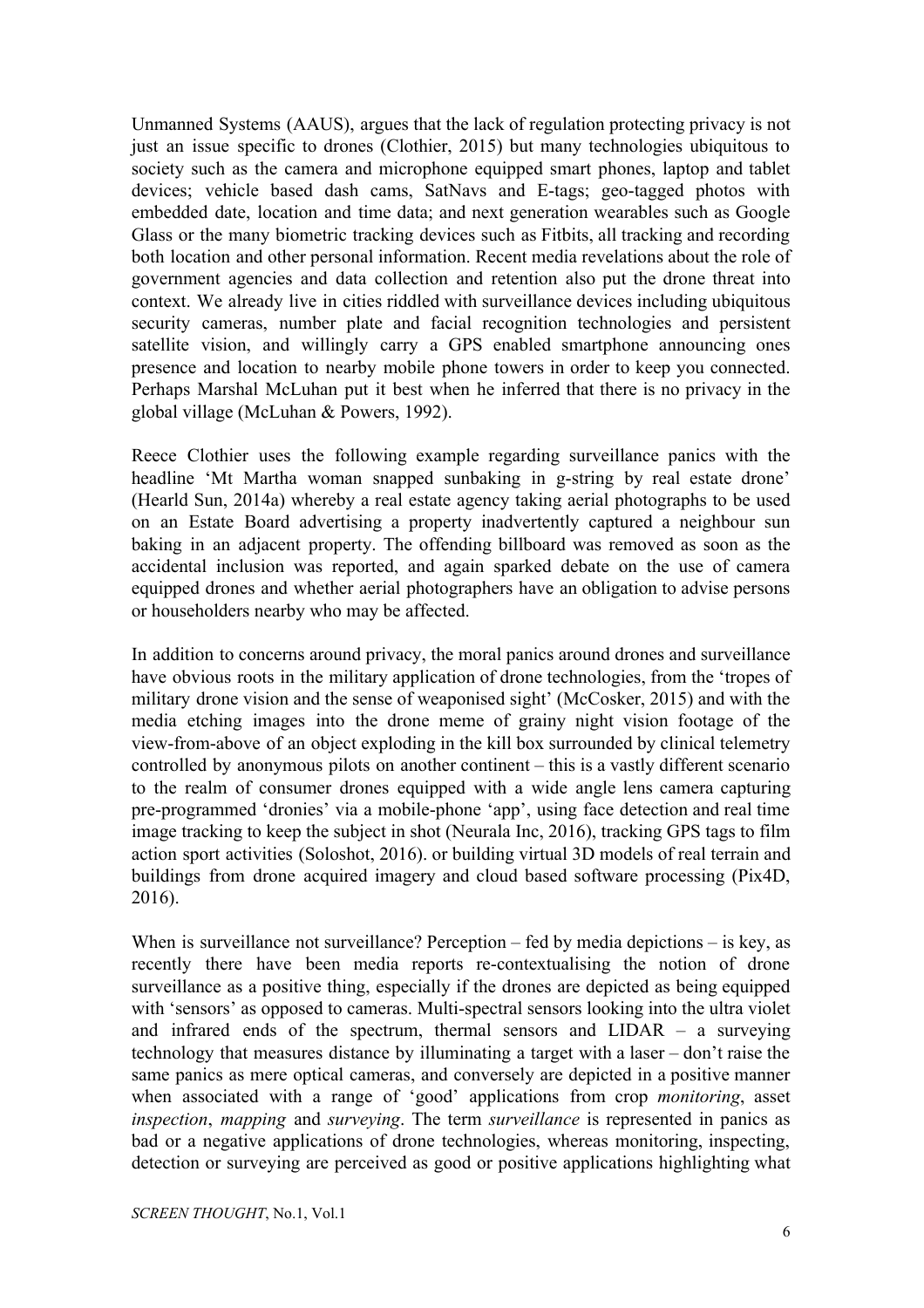a difference terminology makes to the incumbent narratives and associated panics.

An example of positive media representations include the proposed use of camera equipped drones to monitor beaches in New South Wales for sharks. Andrew Leeson's short article "Drone technology can monitor sharks" (Leeson, 2015) refers to drones being developed in Melbourne that are specifically programmed to detect sharks, with this detection approach allegedly allowing greater coverage than that offered by conventional manned spotting planes. However, imagine the panics if the same drone with the same camera was referred to as conducting surveillance on northern New South Wales beaches? Based on the Mt Martha g-string incident the media amplification and associated panic would have been immense. Falling into the same category of benign or acceptable surveillance is detection of bushfire 'hotspots' using infrared and visible sensors on aerial drone platforms (Metropolitan Fire Brigade, 2013), monitoring of crops using multi-spectral sensors to detect disease and salinity, etc. (Gray, 2016); inspection of assets such as pipelines, dams and high voltage power lines (Heber, 2015); surveying (as opposed to surveilling) large-scale construction projects (Stewart, 2015) and when used in search and rescue operations (Lufkin, 2016).

Rothstein suggests that to improve the overall narrative or to shift the incumbent narratives to more positive or accurate representations, a process of amplifying memes needs to occur (Rothstein, 2015). The community of practice that I've been documenting in Melbourne Australia as part of a longitudinal ethnographic research project into the rise and significance of personal drone culture have attempted to address the mismatch between representation and identity by controlling their own media events, with mixed results. In a June 2015 event in a disused warehouse in Melbourne's western suburbs a group of FPV quad racers - "First Person View" where pilots use a drone mounted camera transmitting a signal back to wearable goggles or a small portable screen to control and race their drone – put on a race day attended by crews from ABC's Lateline, numerous online and print journalists and myself as documentary maker and researcher in order to raise their public profile. Chad Nowak, who subsequently won the U.S. Drone Nationals in July 2015, was interviewed on the day and gave his perspective on the panic around surveillance and privacy in the context of personal drones:

' 'Drone' is a bit of a buzzword with a negative connotation to it ... A drone's an unmanned aerial vehicle. Most people know them as Predator drones which spy on people and drop bombs in Afghanistan … In the US, people think they're going to be used to spy on them, but I guess the general public now knows them as drones, so it's been taken out of our hands … these things weigh around 500g, make a noticeable whine when flying so we can't sneak up on people and they use fish eye lens so everything looks further away … You can't see any detail at a distance, so they are not suited in any way to getting up to no good … I liken the stigma attached to drones much like the fear of camera phones when they first came out last decade. At first everyone was worried about privacy issues but these days everyone has got one and people have forgotten about something that was never an issue in the first place … I believe drones will be the same' (Farquhar, 2015).

Rich, confessed 'drone newbie' again recountss his first-hand experience: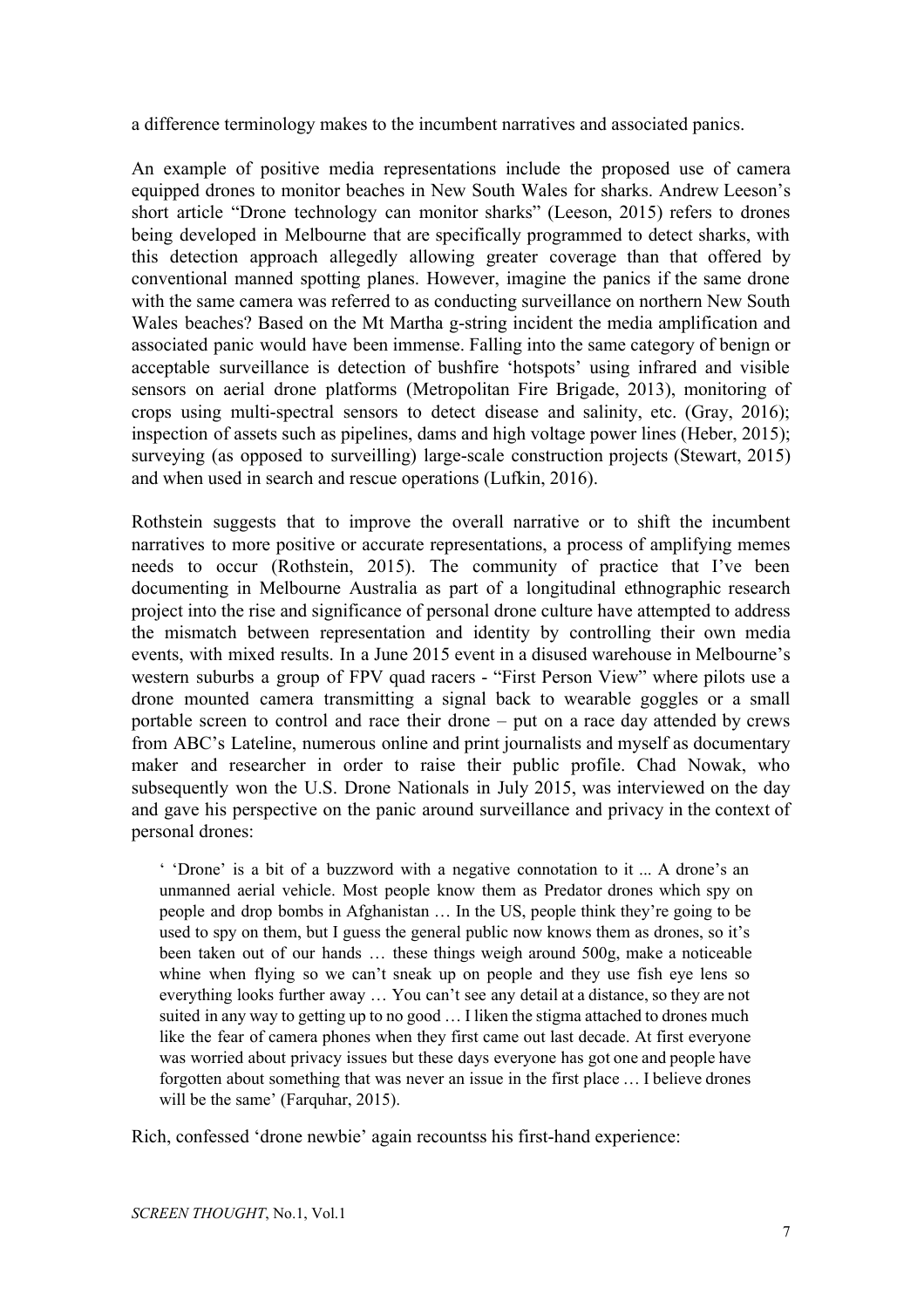'… I get a lot of people coming up, sort of looking at what I'm doing and I sort of show them that they're not scary, you can't sneak up on people – they're too noisy, and the camera footage isn't all that great. So, it's people's perception of what they see on the news and everything else, to actually physically seeing it in front of them and going 'oh, it's not so scary after all' … (Richard R. 2015, pers. comm. 25 April)

The perceived drone panic with roots in the incumbent military narrative of being surveilled from afar holds little weight once personal drones become an experienced technology, and depending on the type of surveillance – perceived as either good or bad – media representation is on occasion positive. Amplification of this meme is now the challenge for the drone community of practice to continue to address.

#### WEAPONISATION PANICS

Panics about the weaponisation of drones have become imposed upon the civilian drone narrative and are another case where the lack of consistent nomenclature leads to confusion, or rather, the lack of a qualifying adjective or descriptor when discussing drones – *agricultural* drone, *personal* drone, *military* drone – leads to a misconception as to the function or context of use of the technology in question. In response, consumer drone manufacturers such as DJI, China ("Phantom", "Inspire", "Spreading Wings"); Parrot SA, France ("Parrot AR.Drone", "Bebop", "eBee", "eXom") and 3D-Robotics, North America ("Iris", "Solo"), are trying to differentiate their product by name as well as application of use from the military range of drone technologies manufactured by Boeing ("Condor", "Dark Star", "ScanEagle", "Phantom Eye"), General Atomics ("Reaper", "Predator", "Predator Avenger"), Lockheed Martin ("Stalker", "Desert Hawk", "Fury") and Northrop Grumman ("Fire Scout", "Global Hawk", "MQ-5B Hunter").

In Ian McPhedran's NewsCorp article, "The Australian government is about to spend \$300 million on self-piloted killer drones" (McPhedran, 2015), also referred to by the slightly less sensational headline "Reaper drones come to Australia", he talks about the RAAF acquiring eight unmanned MQ-9 Reaper aircraft, made by the U.S. based General Atomics, and two ground stations. The drones cost about \$20 million dollars each when fully equipped. RAAF chief Air Marshal Geoff Brown said opponents of the armed drone concept were emotive and did not know what they were talking about. "I certainly don't see any difference from dropping a bomb from a Reaper (unmanned drone) or an F18 (manned combat fighter)." The article is riddled with amplified memes and incumbent narratives, with Air Marshal Brown seemingly oblivious to the current drone panics around the notion of unmanned weaponised systems and the public's concern and confusion about fully autonomous weapons and the notion whereby humans are seemingly removed from the decision making loop, which is just not the case at present but is being debated in forums such as the United Nations (Gillespie, 2016).

Rich again elaborates on the public perception of drones and encumbent military narratives therein during his ANZAC day interviews with the author:

The 'D' word, it's … People perceive the drone as in like a combat sort of military role, but I find it's just a quad-racer. People get mixed up: 'oh, you mean a motorbike quad?'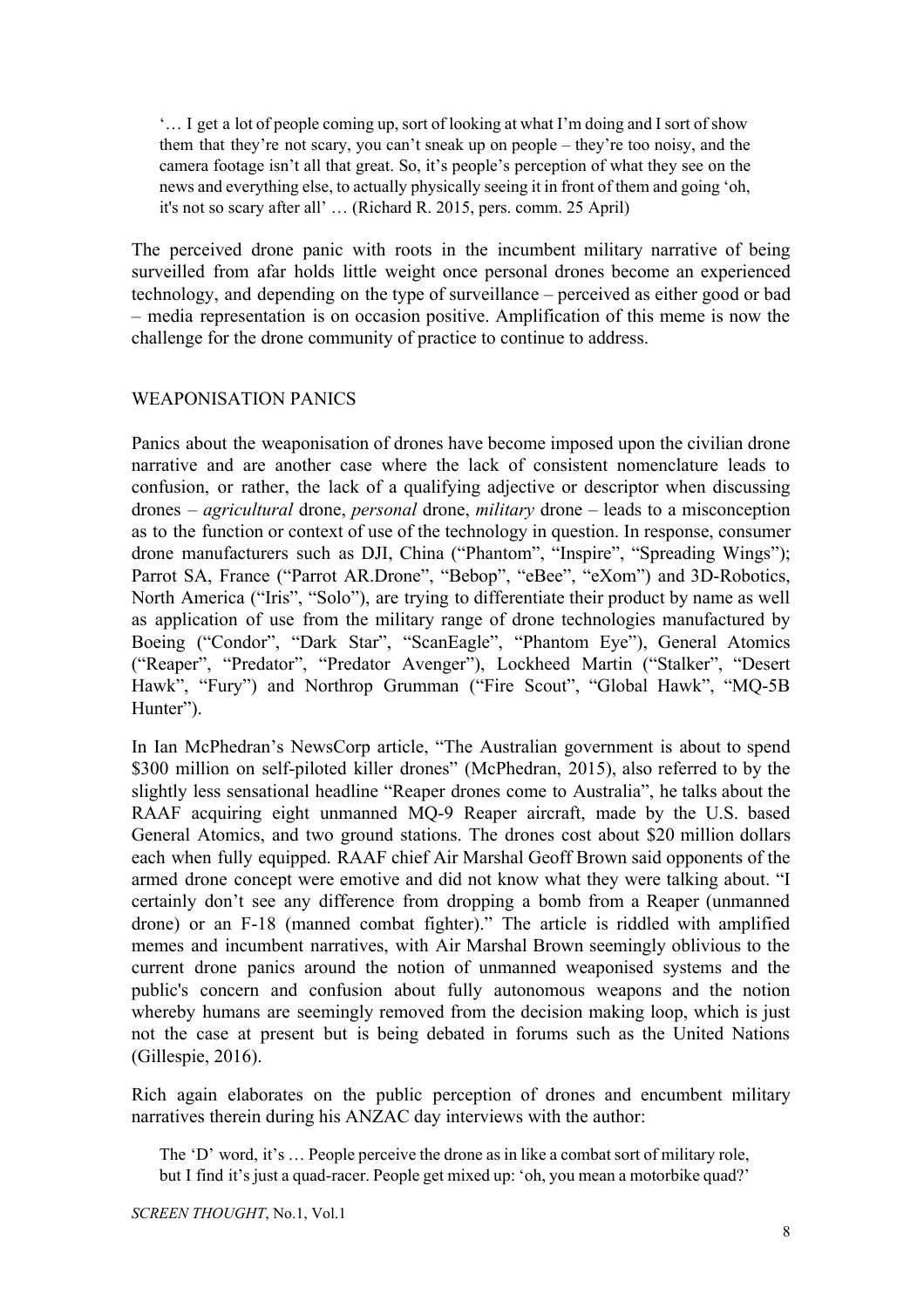'Nah, nah – a flying quad; so sometimes it's sorta' I've gotta do a little bit of explaining on what it is, what I do and you know, and how safe it is,so … it's uh, ever since the, uh, last Iraq war it's with the drone bombs and … spy cameras and everything else … It gets a bad rap … yeah, it's not good …' (Richard R. 2015, pers. comm. 25 April)

In addition to mainstream media, popular culture ranging from performance art (Sleeth, 2015) to installation art (Bridle, 2013) also reinforces the meme of the incumbent military narrative, maintaining or sustaining a dystopic view of drone technologies by refusing to acknowledge the full spectrum of use of these technologies, preferring instead – for valid political reasons – to focus on the military application of weaponised drones.

A recent take on this narrative is being espoused by 'moral entrepreneurs' – in this case a commercial lobby group with a vested interest in increased regulation of drone use as a mechanism to reduce competition by keeping new entrants out of the marketplace – has been promulgating the nightmarish and perhaps highly unlikely scenario of drone swarms being used to deliberately take out commercial aircraft, but the same concerns could have been made about model aircraft which have been flown by enthusiasts for decades with no reported terrorist incidents. Ironically the military is now actively exploring the notion of using swarms of cheap, small and expendable done as a way of overwhelming enemy defence systems, a scenario where civilian drone panics are being actively embraced and pursued by the military, as described by David McNally in his article "On-demand 3D-printed drone swarms, already being tested by the US Military" (ARL Public Affairs, 2016) posted on the Official Homepage of the United States Army. Swarms of cheap, disposable 3D-printed drones combined with simple flocking and AI algorithms lead to visions of future air combat in which the behaviour of these drone swarms has more akin to the murmuration of starlings than combat as we currently know it (Steinman, 2016).

Weaponisation panics are actual concerns further compounded by the military buying in to mainstream media amplification of drone panics. In a cyclical manner the military are now concerned about swarms of small, cheap, disposable consumer-grade drones overwhelming defence systems. What started as a military technology that democratised into a consumer tool is now returning: the prodigal drone. What will this do to incumbent narratives or what new memes, concepts or panics will this then create?

#### NEFARIOUS PURPOSE PANICS

It could be argued that there are no good technologies or bad technologies as such, rather it is the use to which the technology is applied, or how the application of the technology is perceived. As we have already established, drone technologies are no exception. Now that the technological genie is out of the bottle (Gibb, 2013), how these technologies are perceived is not only shaped by how they are used, but also as to how much weight these possibilities of use carry, or are given, in mainstream media representation.

One of the classic alleged nefarious uses of drones is summarised in the article "Man accused of using drone to try and drop off drugs into Melbourne Remand Centre"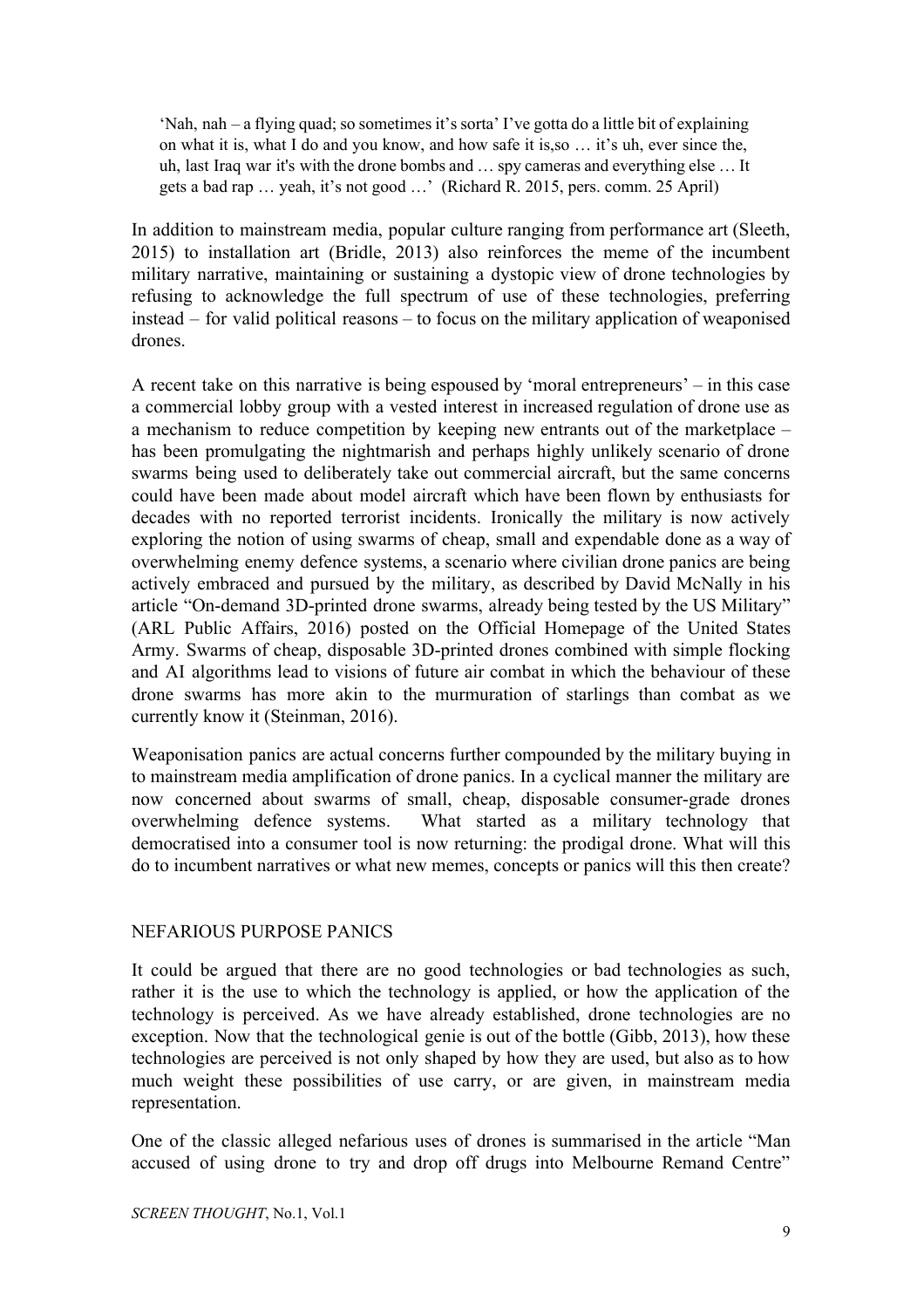(Landy, 2014). This story typifies the nefarious use of personal drones to smuggle contraband into jails, with numerous stories along these lines being reported from Australia, United States and Mexico. The Herald Sun article acknowledges that this nefarious use of drone technologies, or 'hi-tech smuggling attempt' is a modern version 'of throwing tennis balls filled with drugs over prison walls', where the real issue of smuggling contraband is subsumed to the dominant drone panic meme. There is now a counter-meme circulating calling for defending against drones, with suggestions ranging from lasers to nets to sophisticated jamming systems.

A 2015 protest in Japan prompted the following headline "Japanese police unveil first line of robotic defence" (ninemsn, 2015). This syndicated article talks about the Japanese police force unveiling its first line of robotic defence, a "wasp" drone designed to take out nefarious airborne automatons by way of a deployable net. This system was rolled out in response to an alleged nefarious use incident earlier in 2015 which saw a drone carrying a small amount of radioactive material landed on the roof of Prime Minister Shinzo Abe's office. In an example of the subjective nature of nefarious use, the caesium carrying drone was used in protest of Japanese policy on nuclear power.

In the subsequent follow-up story, "Man who landed drone on roof of Japanese prime minister's office gets suspended sentence" (Murai, 2016), Yasuo Yamamoto, the 41-year-old man who landed a drone carrying a container filled with radioactive soil on the roof of the official residence of Japan's Prime Minister in 2015 was sentenced to two years in prison. Yamamoto flew the drone in protest against Japan's policy on nuclear energy (The Japan Times) which raises the question as to whether this is a legitimate form of activism or protest as opposed to illegitimate nefarious use of drone technologies.

Nefarious purposes encompasses other moral panics associated with the general misuse of drones, from attempts at smuggling contraband into jails such as the Herald Sun article above, to pranks such as reports of UFO's and mysterious flashing lights hovering over Melbourne's exhibition gardens, also reported by the Herald Sun (Deery, 2012), and general irresponsible or idiotic behaviour (Clothier, 2016), however what constitutes nefarious behaviour is subjective. FPV racers have at various times been regarded as nefarious, with individuals scrutinised by both ACMA and CASA in regards to compliance with aviation and communication laws as they struggle to apply these to fledgling drone technologies.

The subjective issue of panics continues in the story "Drone crashes in middle of ceremony at Australian War Memorial in Canberra" (ABC News, 2016) in which a man is under investigation by the Civil Aviation Safety Authority after he crashed a recreational drone at a ceremony at the Australian War Memorial. The individual, whose identity has not been released, could face penalties between \$900 and \$9,000.

Is this an example of a nefarious use or safety panic? When does misuse become nefarious activity? Perception and representation play a key role in the promulgation of nefarious use panics – one man's freedom fighter is another man's terrorist, especially as the same piece of technology can be used for such a diversity of applications. Drone technologies offer opportunities for 'productive misuse' (McCosker, 2015) – as a means of political protest as in the case of Yasuo Yamamoto; or as tools for DIY tactical media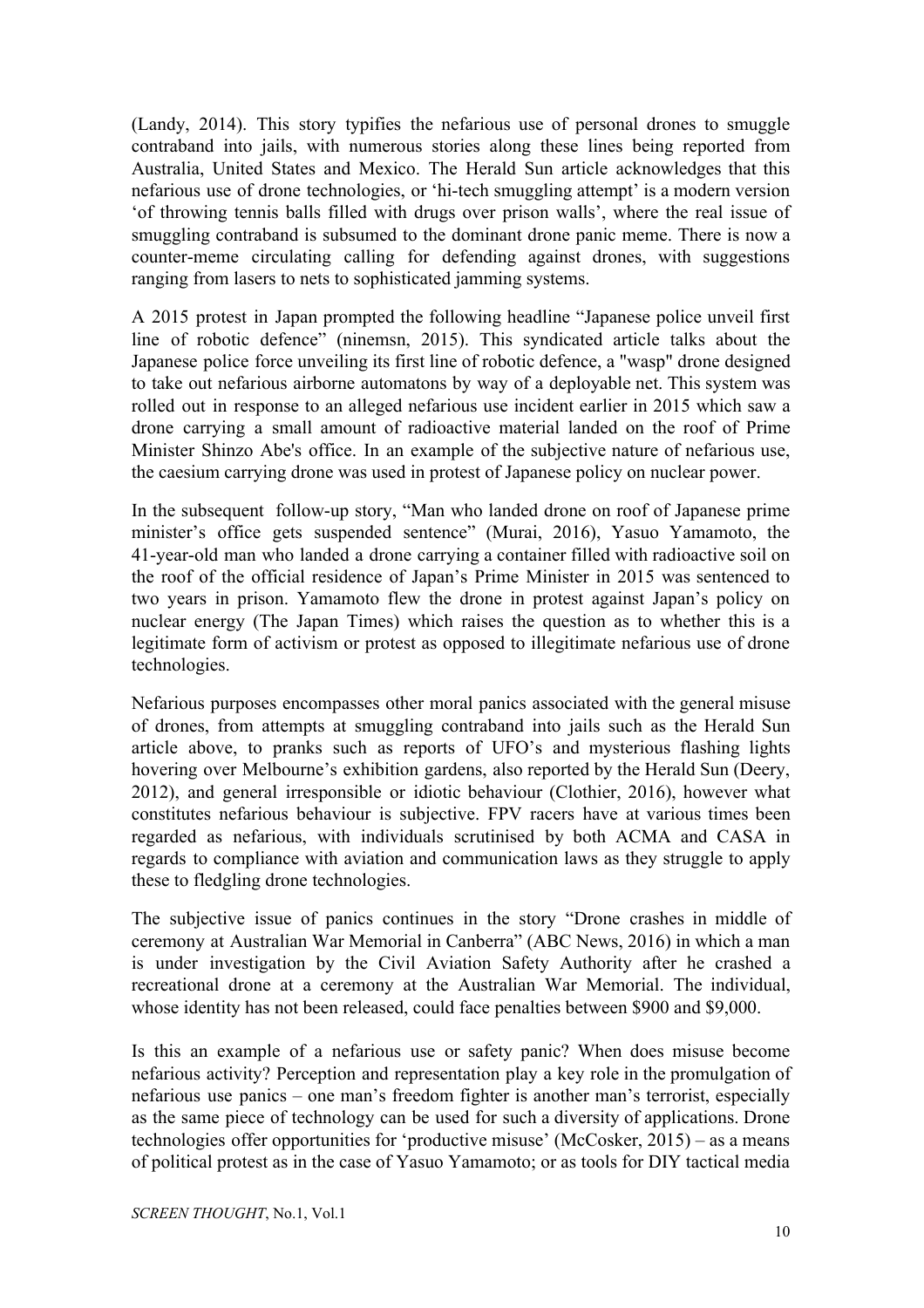in combination with social media modes of exchange and distribution.

Commercial off-the-shelf personal drones are being used by various groups in the Middle East for intelligence and surveillance to obtain a tactical advantage (Friese, 2016), and it is these media portrayals that have contributed to a greater knee jerk institutional response that all 'recreational' drone use is subversive, with the risk that poor regulation based upon incumbent narratives skewed by drone panics will drive drone use underground (Calo, 2013).

## **CONCLUSION**

In conclusion, another senate inquiry calling for the integration of drones into commercial airspace recommended further ongoing consultation with personal drone users by way of consultations with the peak body  $-$  a classic case of only having a conceptual understanding of this community of practice, a *Gemeinschaft* that encompasses emerging fliers and as such by its very nature has no peak representational body. The two media events I documented, five months apart, occurred at period as the FPV group I was following underwent the shift from *Gemeinschaft* to *Gesellschaft* – a loosely affiliated group of like minded individuals to an incorporated body with board of management: the Melbourne MultiRotor Racing Club. The first media event being essentially for the ABC's 'Lateline' program (broadcast June 2015) and open to all fliers, the second being a rather secretive invitation-only event for Channel 10's 'The Project' (broadcast November 2015). Despite the fact that over a six month period the group had become an incorporated entity, had members compete and win in international drone competitions and had moved its regular race meets from abandoned warehouses and clandestine meets at night in shopping centre carparks referred to by code name to publicly advertised meets announced on a variety of forums and social media held at commercial indoor venues such as the Moorabbin GoKart track, complete with viewing area, race entry fees and bar, the Channel 10 coverage (November) still represented the group as underground, despite the group identifying as being mainstream, and misrepresented the legality of drone racing in order to remain with the edgy, underground quasi legal meme, much to the chagrin of participants.

In today's competitive commercial media terrain the use of headlines as "click-bait" to generate views or impressions is commonplace. The way panics are portrayed and amplified by the mainstream media is influenced by this commercial model and it is important to give credit to the formidable, implacable role of media, and cultural representations more generally, as they are transmitted, received, interpreted and circulated through old as well as new modes, channels and technologies. (Goggin, 2006). The old journalism adage still applies: never let the facts get in the way of a good panic.

Panics are created in the gulf between representation and actuality, combined with fluid nomenclature, competing conceptual terrain, non-experienced technology and use of catch-all phrases. A multiplicity of incumbent narratives about a non-experienced technology combined with mainstream media 'hype' sustains moral panics which in all likelihood will never disappear, as long as reality doesn't match the hyperbole. The gulf between experienced technology and its representation is vast, with the resulting memes,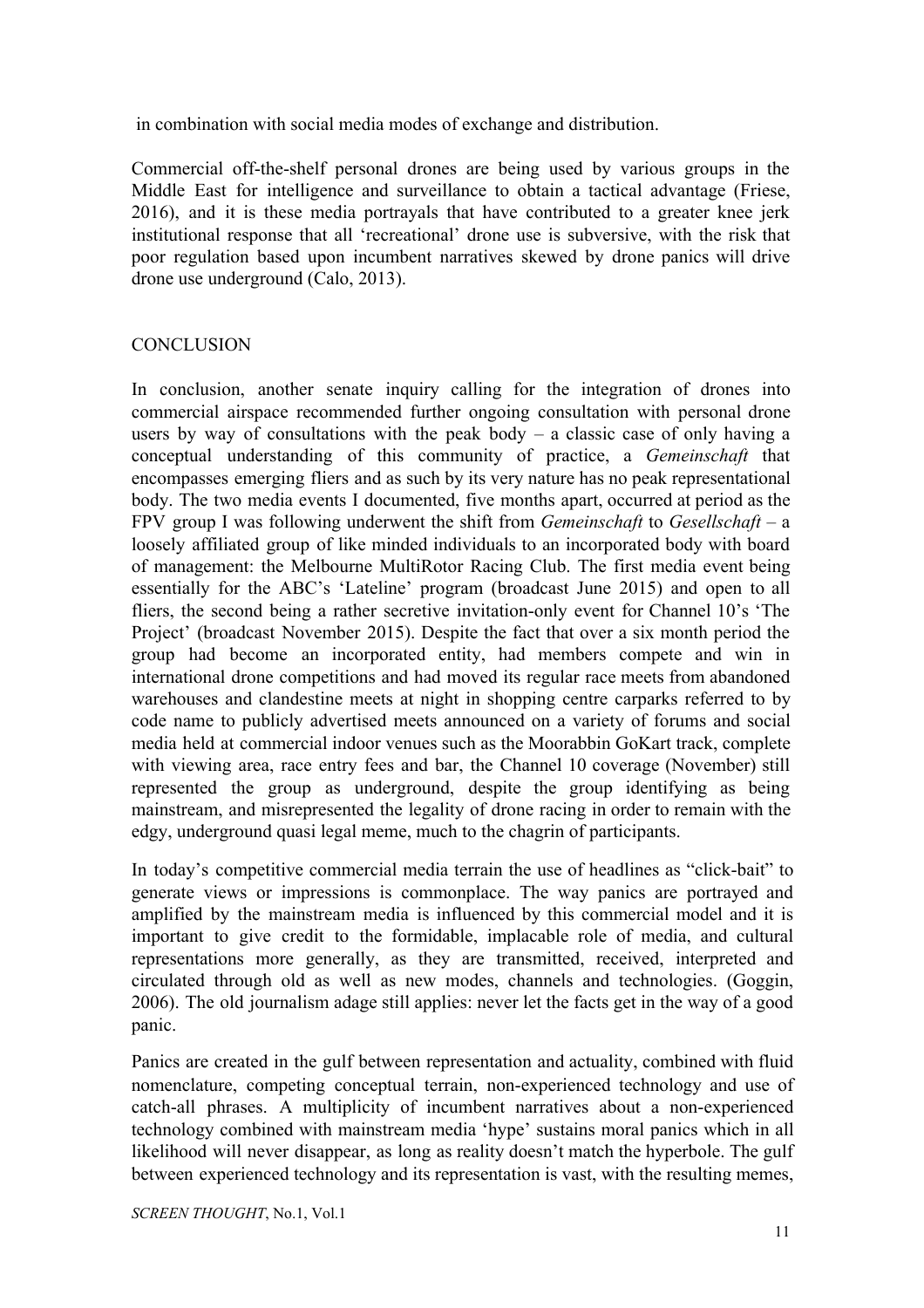tropes and incumbent narratives depicting the tension that exists between representation and identity, the conceptual versus the actual, and the perceived versus the reality of drone culture.

When talking about representations of drones, the contested conceptual terrain and lack of standard nomenclature (McCosker, 2015) or the use of catch-all phrases (Friese, 2016) contributes to the creation of panics when amplified by the mainstream media and results in researchers grasping for terms such as incumbent narratives (Jablonowski, 2015), memes (Rothstein, 2015), and tropes (McCosker, 2015) to describe the fluid conceptual frameworks underpinning drone discourse. All of these terms are an attempt to describe the mutable nature of the conceptual stories that are first reached for or turned to in an attempt to find a common conceptual framework for discourse on drones; a multiplicity of stories with a variety of origins that are replicated, interchanged, transferred and evolve as the representation of drones continues to transform, being defined, refined and re-defined as the journey from conceptual technology to experienced technology continues, in as much as drone technologies continue to evolve as the underpinning technologies mature. Drone panics accelerate this process by bringing to the fore dominant cultural concerns of the moment, shining the spotlight on the current meme, and exposing it to the light of public analysis and over time, evaluation of its applicability and veracity as drone narratives continue to emerge, unfold and disentangle.

Today's rapid news cycle means there is a temporal nature to the dominant narrative – the panic or concern of the moment, however incumbent narratives are pervasive. New narratives will be created as the technology continues to evolve and becomes an experienced technology, and inevitably accompanying this evolution will be both new panics and old concerns.

*David Beesley is a PhD candidate with the Centre for Communication, Politics and Culture, in the School of Media and Communication, RMIT University.*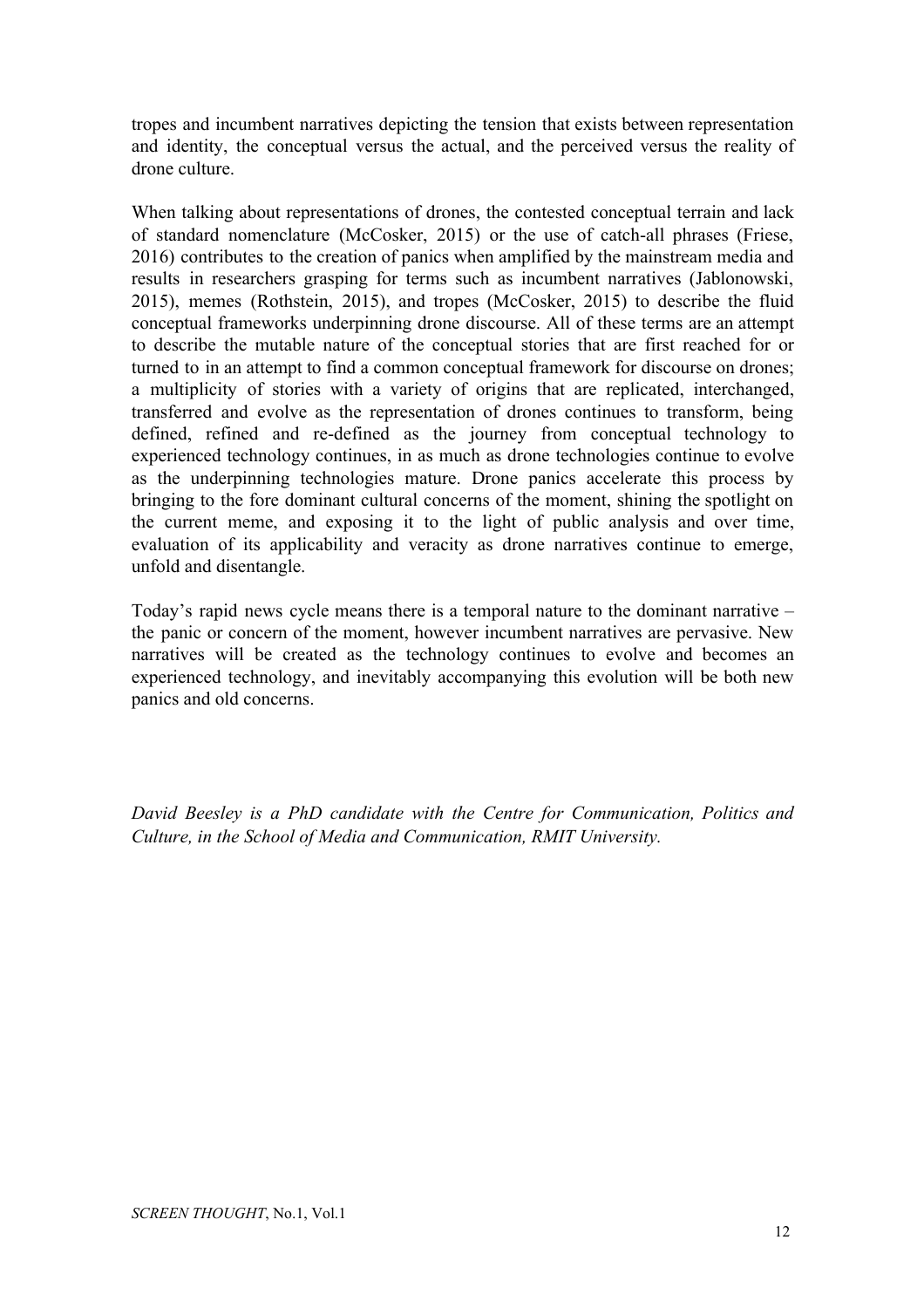## REFERENCES

ABC News, 2014. *ATSB says drones pose risk to aviation following near collision.* [Online] Available at:

http://www.abc.net.au/news/2014-05-27/atsb-says-drones-pose-risk-to-aviation-followi ng-near-collision/5480156 [Accessed 2 February 2016].

ABC News, 2014. *Drone Operator at Geraldton Marathon Fined.* [Online] Available at:

http://www.abc.net.au/news/2014-11-13/drone-operator-at-geraldton-marathon-fined/58 [87196](http://www.abc.net.au/news/2014-11-13/drone-operator-at-geraldton-marathon-fined/5887196) [Accessed 2 February 2016].

ABC News, 2014. *Triathlete injured as drone filming race falls to the ground.* [Online] Available at:

http://www.abc.net.au/news/2014-04-07/triathlete-injured-as-drone-filming-race-drops-t o-ground/5371658

[Accessed 02 02 2016].

ABC News, 2016. *Drone crashes in middle of ceremony at Australian War Memorial in Canberra.* [Online]

Available at:

http://www.abc.net.au/news/2016-02-19/drone-crashes-in-middle-of-ceremony-at-warmemorial-in-canberra/7185202

[Accessed 23 February 2016].

Anderson, C., 2013. *Drones: When the future sneaks up on you.* [Online] Available at:

http://www.suasnews.com/2013/04/22569/drones-when-the-future-sneaks-up-on-you/ [Accessed 27 October 2013].

ARL Public Affairs, 2016. Army selects 3-D printed unmanned aircraft systems concept *for future experiment.* [Online]

Available at:

[http://www.army.mil/article/162445/Army\\_selects\\_3\\_D\\_printed\\_unmanned\\_aircraft\\_sy](http://www.army.mil/article/162445/Army_selects_3_D_printed_unmanned_aircraft_systems_concept_for_future_experiment/)\_ stems concept for future experiment/

[Accessed 18 February 2016].

Australian Law Reform Commission, 2008. *For Your Information: Australian Privacy Law and Practice,* Canberra: Commonwealth of Australia.

Bridle, J., 2013. *Australia: Drone Shadows, Diagrams, and Political Systems*. [Online] Available at: http://booktwo.org/notebook/australia-drone-shadows/ [Accessed 24 May 2014].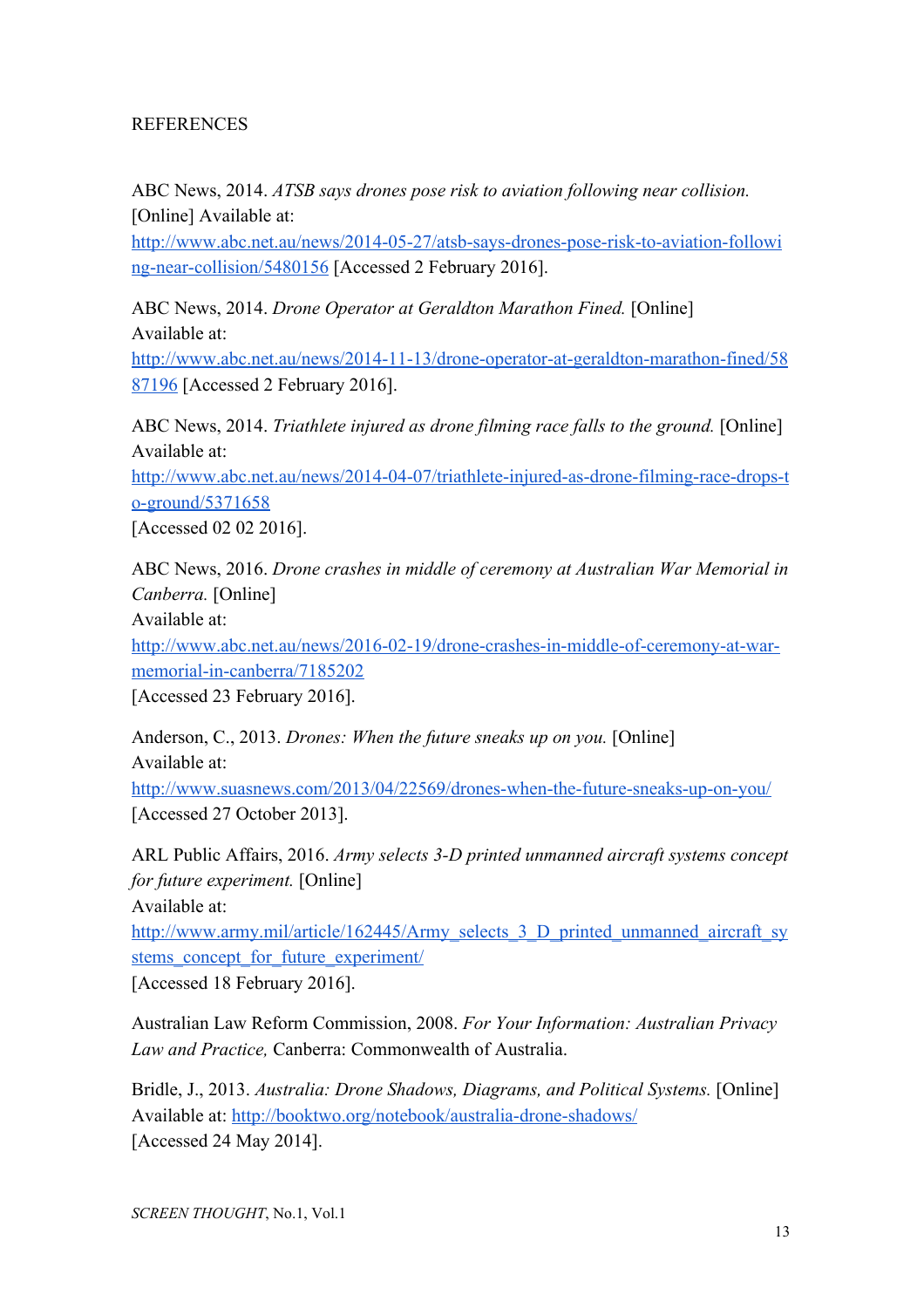Buscemi, C., 2014. *Aussie FPV thread ... :) Page 1675 RC Groups.* [Online] Available at:

[http://www.rcgroups.com/forums/showthread.php?t=1147488&page=1675&highlight=](http://www.rcgroups.com/forums/showthread.php?t=1147488&page=1675&highlight=Geraldton+hacked+drone#post28022262) [Geraldton+hacked+drone#post28022262](http://www.rcgroups.com/forums/showthread.php?t=1147488&page=1675&highlight=Geraldton+hacked+drone#post28022262)

[Accessed 02 02 2016].

Calo, R., 2013. *Bad laws would hurt good drones.* [Online] Available at: edition.cnn.com/2013/03/05/opinion/calo-drones/index.htm [Accessed 27 October 2013].

Clothier, R., 2015. *Privacy and Drones.* [Online] Available at: https://www.linkedin.com/pulse/privacy-drones-reece-clothier [Accessed 2 February 2016].

Clothier, R., 2016. *Security and Unmanned Aircraft Systems.* [Online] Available at: https://www.linkedin.com/pulse/security-unmanned-aircraft-systems-reece-clothier [Accessed 28 February 2016].

Corcoran, M., 2013. *Invited speaker, "Protecting Australia with Drones: Cheaper, Better, Smarter, Safer?" seminar,* Canberra: s.n.

Deery, S., 2012. *UFO sighted over Carlton Gardens in central Melbourne*. [Online] Available at:

http://www.heraldsun.com.au/news/victoria/ufo-sighted-over-carlton-gardens-in-central -melbourne/story-e6frf7kx-1226479683210

[Accessed 22 January 2016].

Farquhar, P., 2015. *Business Insider Australia: Inside the underground drone racing league that's booming in Australia.* [Online] Available at:

http://www.businessinsider.com.au/inside-the-underground-drone-racing-league-thats-b ooming-in-australia-2015-6

[Accessed 12 December 2015].

Friese, L., 2016. *ARES Special Report No. 2: Emerging Unmanned Threats: The use of commercially-available UAVs by armed non-state actors, Perth: Armament Research* Services (ARES).

Gibb, A. S., 2013. *Droning the Story (MA Journalism thesis).* British Columbia: Simon Fraser University, Faculty of Graduate Studies.

Gillespie, I., 2016. *Killer robots, invisible drones: not science fiction any more. Welcome to war..* [Online] Available at: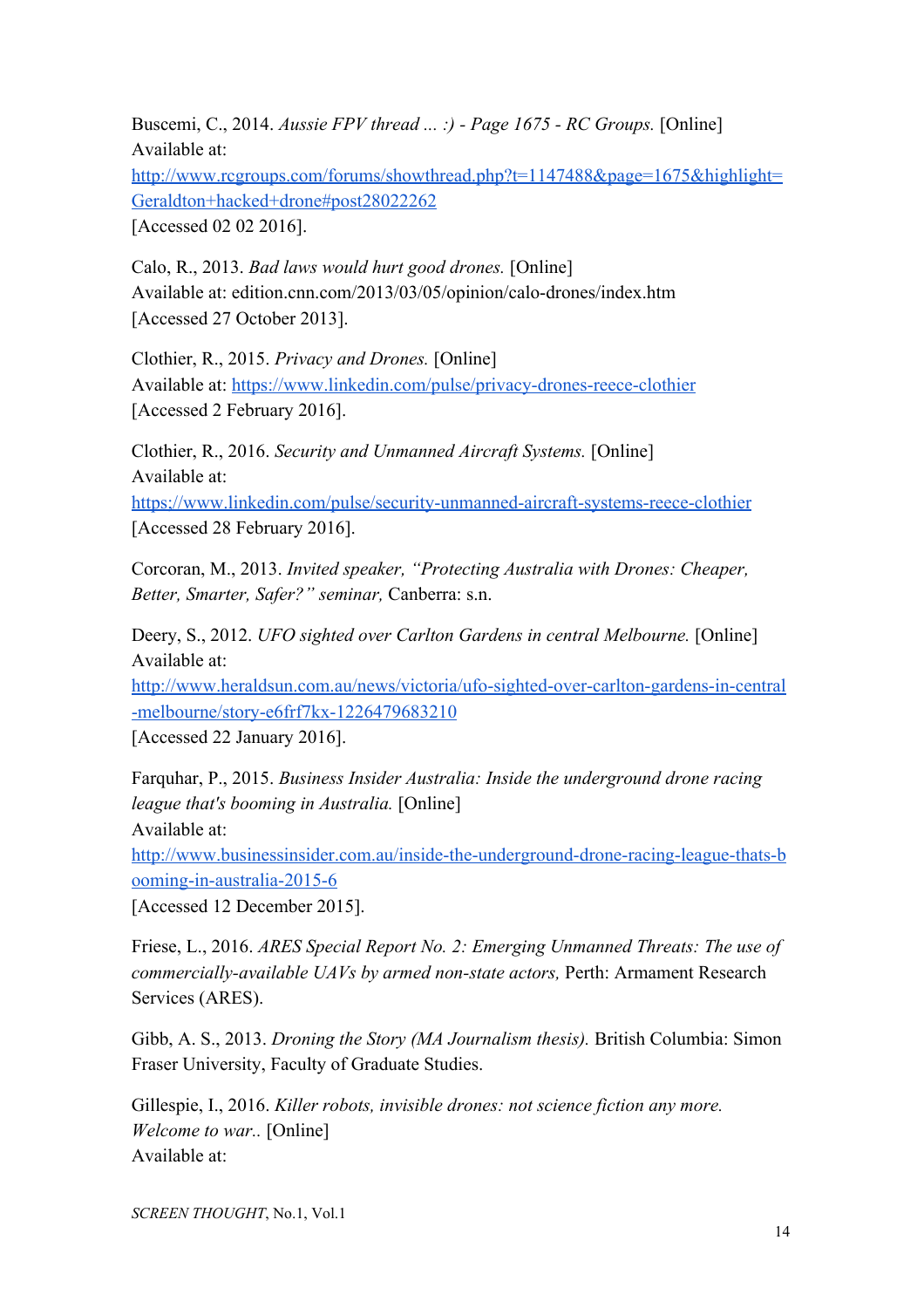http://www.smh.com.au/technology/sci-tech/killer-robots-invisible-drones-not-science-f iction-any-more-welcome-to-war-20160118-gm8rwi.html

[Accessed 16 February 2016].

Goggin, G., 2006. *Cell phone culture: mobile technology in everyday life.* New York: Routledge.

Gray, D., 2016. *Drones: A new kind of farmhand flies in to help.* [Online] Available at:

http://www.theage.com.au/victoria/drones-a-new-kind-of-farmhand-flies-in-to-help-201  $60210$ -gmqixw.html

[Accessed 29 February 2016].

Heber, A., 2015. *How mining giant Rio Tinto is using drones.* [Online] Available at: http://www.businessinsider.com.au/rio-tinto-is-using-drones-2015-5 [Accessed 2 February 2016].

Herald Sun, 2014. *Mt Martha woman snapped sunbaking in g-string by real estate drone.* [Online] Available at: http://www.heraldsun.com.au/news/victoria/mt-martha-wom...drone/news-story/c3eaae [b6318d7f01dcb4394da968340a](http://www.heraldsun.com.au/news/victoria/mt-martha-wom...drone/news-story/c3eaaeb6318d7f01dcb4394da968340a)

[Accessed 29 February 2016].

House of Representatives, S. C. o. S. P. a. L. A., 2014. *Eyes in the sky: Inquiry into drones and the regulation of air safety and privacy,* Canberra: Senate Printing Unit, Parliament House.

Jablonowski, M., 2015. Drone It Yourself! On the decentring of 'drone stories'. *Culture Machine,* Volume 16.

Landy, S., 2014. *Man accused of using drone to try and drop off drugs into Melboourne Remand Centre.* [Online]

Available at:

http://www.heraldsun.com.au/news/law-order/man-accused...o-melbourne-remand-centr e/story-fni0fee2-1226849877220

[Accessed 2 February 2016].

Leeson, A., 2015. *Drone technology can detect sharks.* [Online] Available at: https://au.news.yahoo.com/nsw/a/30088460/drone-technology-can-detect-sharks/

[Accessed 2 February 2016].

Lufkin, B., 2016. *These Rescue Drones Search Forest Trails Like Robot Rangers.* [Online]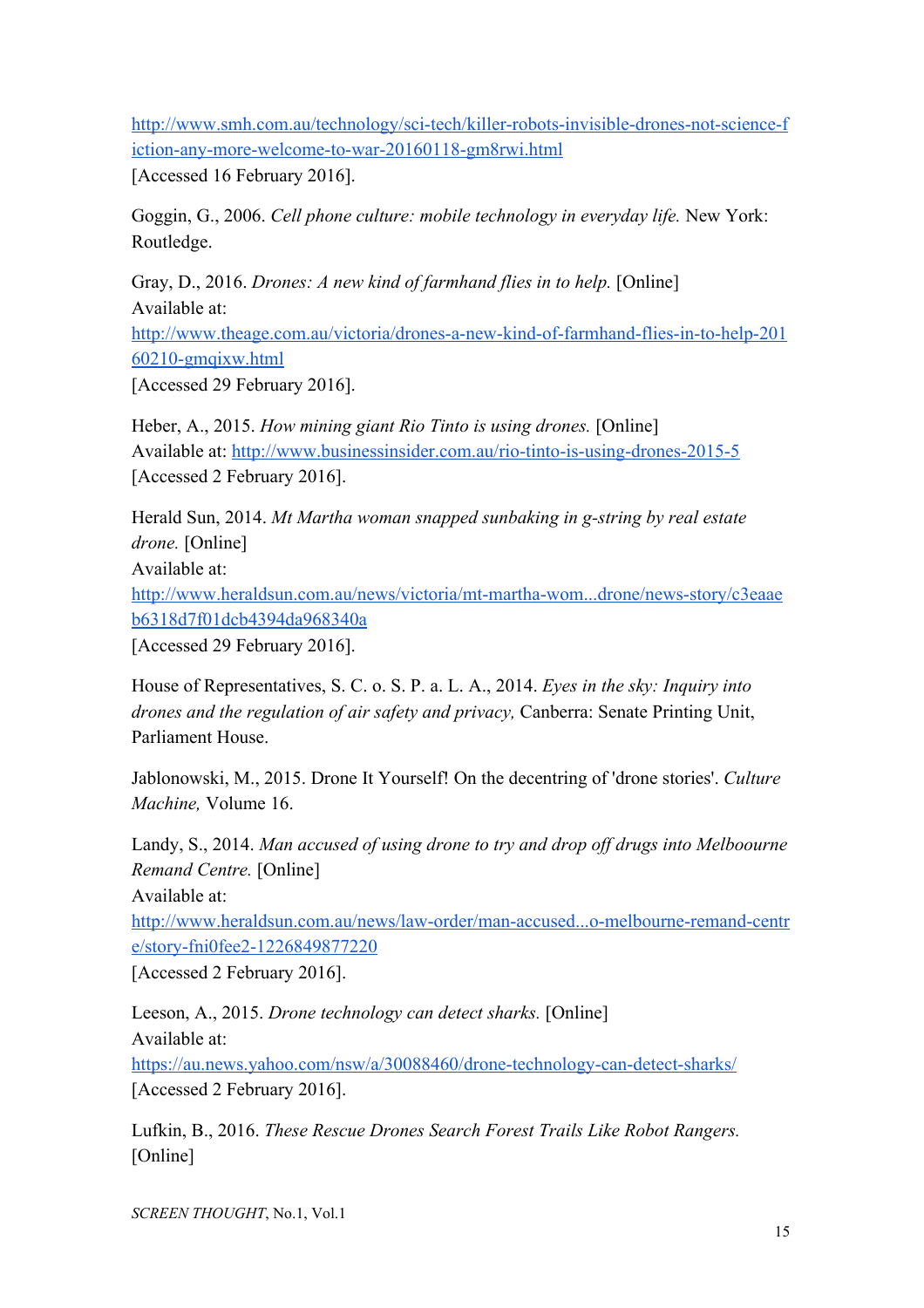Available at:

http://www.gizmodo.com.au/2016/02/theres-no-escape-from-these-drones-that-track-yo ur-trails-in-the-woods/

[Accessed 29 February 2016].

McCosker, A., 2015. DRONE MEDIA: UNRULY SYSTEMS, RADICAL EMPIRICISM AND CAMERA CONSCIOUSNESS. *Culture Machine,* Volume 16, pp.  $1-21.$ 

McLuhan, M. & Powers, B., 1992. *The Global Village: Transformations in World Life and Media in the 21st century.* paperback ed. New York: Oxford University Press.

McPhedran, I., 2015. *The Australian governement is about to spend \$300 million on self-piloted killer drones.* [Online]

Available at:

http://www.news.com.au/world/the-australian-government-i...-drones/news-story/cb2ce [87bc287aa09a548209c39971998](http://www.news.com.au/world/the-australian-government-i...-drones/news-story/cb2ce87bc287aa09a548209c39971998)

[Accessed 2 February 2016].

Metropolitan Fire Brigade, 2013. *Aerial Fire Fighting Tool Takes Off.* [Online] Available at: http://www.mfb.vic.gov.au/News/Aerial-fire-fighting-tool-takes-off.html [Accessed 2 February 2016].

Murai, S., 2016. *Man who landed drone on roof of Japanese prime minister's office gets suspended sentence.* [Online]

Available at:

http://www.japantimes.co.jp/news/2016/02/16/national/crime-legal/man-landed-drone-r oof-japanese-prime-ministers-office-gets-suspended-sentence/#.VtQzO\_7ovIV [Accessed 23 February 2016].

Neurala Inc, 2016. *Selfie Dronie App for the Parrot Bebop Drone.* [Online] Available at: http://www.neurala.com/products/selfie-dronie-drone/ [Accessed 2 February 2016].

News.com, 2015. *It's six months away yet drones already tipped to be top gift for Christmas.* [Online]

Available at:

http://www.news.com.au/technology/gadgets/its-six-months-waway-yet-drones-alreadytipped-to-be-the-top-gift-for-christmas-2015/news-story/96c9cdc816f9297ee8ef01ec99f [8b8eb](http://www.news.com.au/technology/gadgets/its-six-months-waway-yet-drones-already-tipped-to-be-the-top-gift-for-christmas-2015/news-story/96c9cdc816f9297ee8ef01ec99f8b8eb)

[Accessed 2 February 2016].

ninemsn, 2015. *Japanese police unveil first line of robotic defence.* [Online] Available at:

http://www.9news.com.au/world/2015/12/14/10/30/japanese-wasp-drone-first-line-of-ro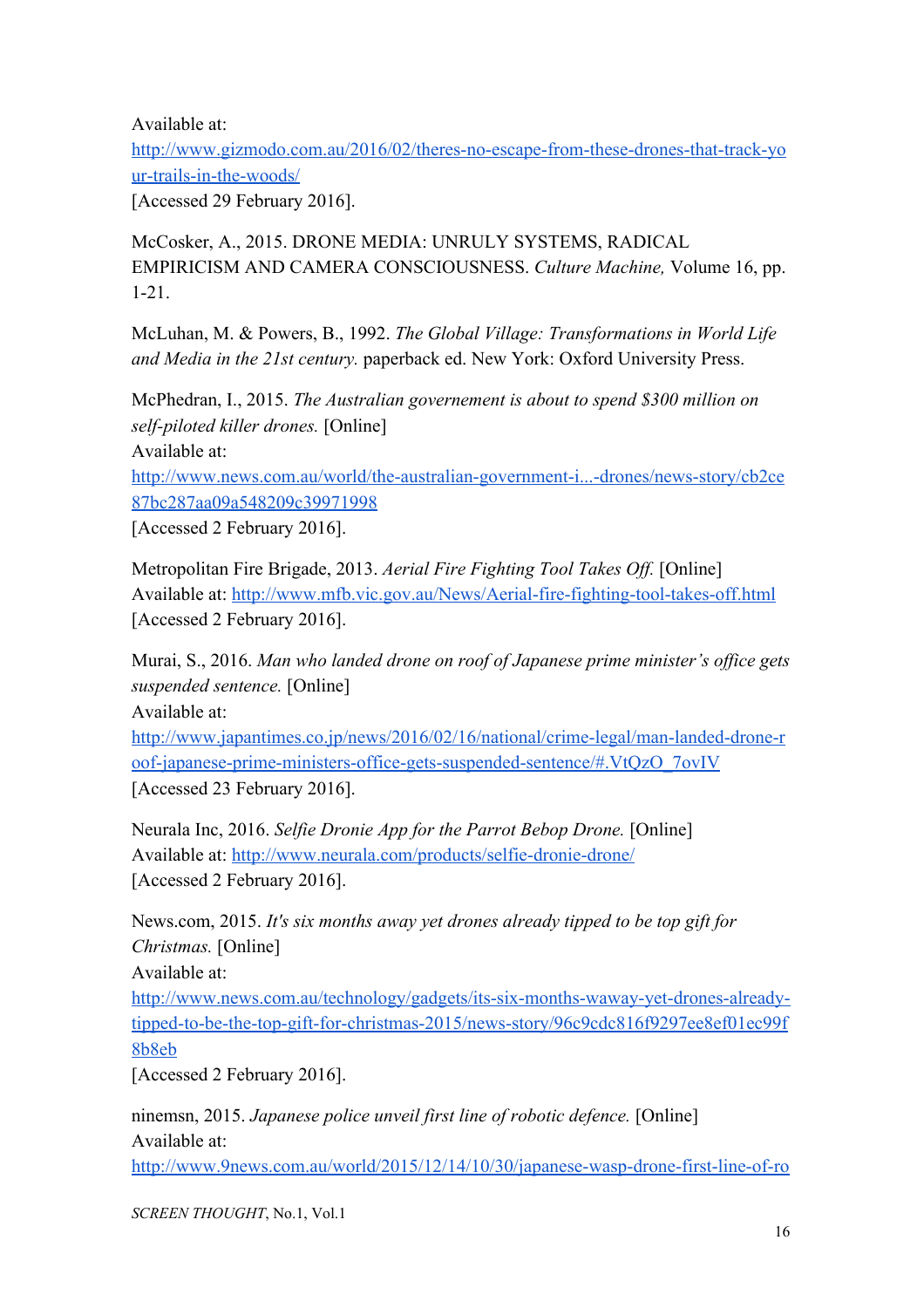botic-defence [Accessed 12 January 2016].

Pix4D, 2016. *Pix4D Drone Mapping Software.* [Online] Available at: <https://www.pix4d.com/> [Accessed 2 February 2016].

Rothstein, A., 2015. *drone.* 1st ed. New York: Bloomsbury Academic.

SBS News, 2014. *Why you should rethink buying your kid a drone for Christmas.* [Online] Available at: http://www.sbs.com.au/news/article/2014/11/30/comment-why-you-should-rethink-buyi ng-your-kid-drone-christmas [Accessed 2 February 2016].

Schroyer, M., 2011. *Drone Journalism.* [Online] Available at: <http://www.dronejournalism.org/> [Accessed 27 October 2013].

Singer, P. W., 2013. *DroneU podcast: P. W. Singer on what happens when the Predator comes home.* [Online] Available at: http://droneu.org/p-w-singer [Accessed 27 October 2013].

Sleeth, M., 2015. *Drone Opera.* Melbourne: Experimenta.

Soloshot, 2016. *Soloshot your personal cameraman.* [Online] Available at: [https://shop.soloshot.com](https://shop.soloshot.com/) [Accessed 2 February 2016].

Steinman, J., 2016. *Imagine the Starling: Peak Fighter, the Swarm, and the Future of Air Combat.* [Online] Available at: http://warontherocks.com/2016/02/imagine-the-starling-peak-fighter-the-swarm-and-the -future-of-air-combat/

[Accessed 20 February 2016].

Stewart, E., 2015. *Drones take businesses including real estate and construction to new heights.* [Online] Available at:

http://www.abc.net.au/news/2015-10-16/drones-take-businesses-to-new-heights/686090 [4](http://www.abc.net.au/news/2015-10-16/drones-take-businesses-to-new-heights/6860904)

[Accessed 29 February 2016].